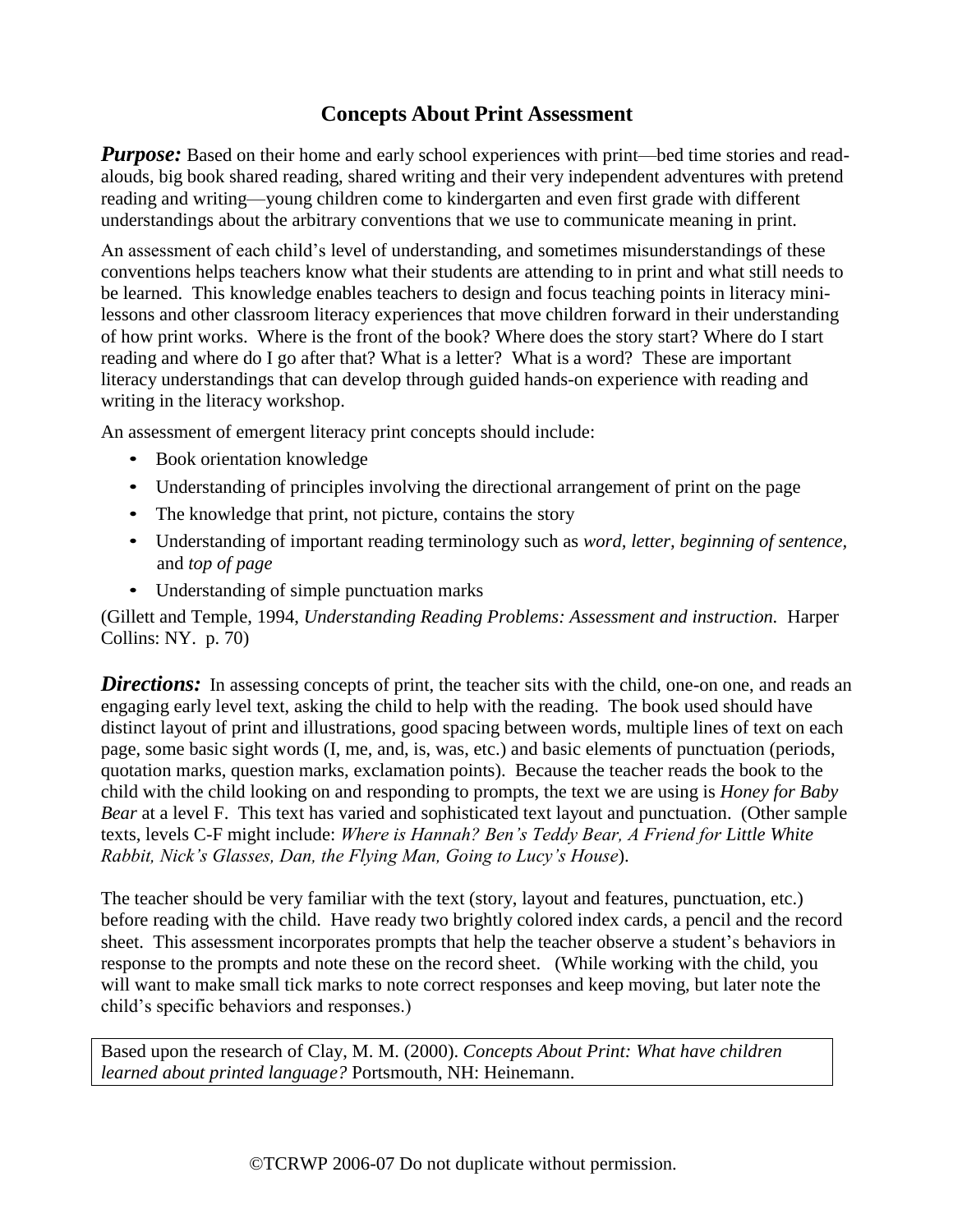Student"s Name: \_\_\_\_\_\_\_\_\_\_\_\_\_\_\_\_\_\_\_\_\_\_\_\_\_ Date:\_\_\_\_\_\_\_\_\_\_\_\_\_\_\_\_\_\_\_ Teacher/Recorder:\_\_\_\_\_\_\_\_\_\_\_\_\_\_\_\_\_\_\_\_\_\_\_\_ Grade/Class:\_\_\_\_\_\_\_\_\_\_\_\_\_

## **Concepts of Print**

Choose a Level C-F book for the administration of this assessment. It should have distinct layout of print and illustrations, good spacing of words and multiple lines of text. Begin by telling the child, "I"m going to read you this story and I want you to help me. It is called ."

| 1. Orientation or layout of text/ Front of book: Hand the child the book, holding it vertically so that<br>the spine faces the child. Ask:<br>"Where is the front of the book?"<br>"Where is the back of the book?"<br>"Open the book to where the story begins." Child can open the book to title<br>$\bullet$<br>page or first page of story.<br>Score one point for each |     |
|-----------------------------------------------------------------------------------------------------------------------------------------------------------------------------------------------------------------------------------------------------------------------------------------------------------------------------------------------------------------------------|-----|
| 2. Print, not pictures, carries the message: With the book open to page 1, ask the child:<br>"Show me the picture." Describe and discuss details of the picture.<br>"Show me the words."<br>Only score one point if both are correct                                                                                                                                        |     |
| 3. Direction of print: On the same page ask:<br>"Show me where to start reading." If child's response is vague, prompt,<br>Where exactly?" Show me with your finger."<br>Point to the first word, read it and ask: "Where do I read after this?"                                                                                                                            |     |
| Only score one point if both are correct                                                                                                                                                                                                                                                                                                                                    |     |
| 4. Page sequencing: Point to the last word on the left page and ask:                                                                                                                                                                                                                                                                                                        |     |
| "Where do I read after this?<br>Score one point                                                                                                                                                                                                                                                                                                                             |     |
| 5. Difference between letter and word: Give the child the two strips of paper.<br>Demonstrate how they slide together and apart on a page in the book. On the same page ask:                                                                                                                                                                                                |     |
| "Show me one letter."                                                                                                                                                                                                                                                                                                                                                       |     |
| "Show me one word."                                                                                                                                                                                                                                                                                                                                                         |     |
| "Show me the first letter in a word."                                                                                                                                                                                                                                                                                                                                       |     |
| "Show me the last letter in a word."                                                                                                                                                                                                                                                                                                                                        |     |
| Score one point for each                                                                                                                                                                                                                                                                                                                                                    |     |
| 6. Return Sweep: Turn to a page with at least 2 lines of text. Read the top line and keeping your<br>finger on the last word ask:                                                                                                                                                                                                                                           |     |
| "Where do I read after this?"                                                                                                                                                                                                                                                                                                                                               |     |
| Score one point                                                                                                                                                                                                                                                                                                                                                             |     |
| 7. One-to-One Correspondence: Point to the first word on a new page and before reading, ask<br>the child:                                                                                                                                                                                                                                                                   |     |
| "Point to each word as I read this line." Does the child follow and match text<br>as you read?                                                                                                                                                                                                                                                                              |     |
| Score one point                                                                                                                                                                                                                                                                                                                                                             |     |
| 8. Punctuation: Point to the period, tracing it with your pencil and ask:                                                                                                                                                                                                                                                                                                   |     |
| "Do you know what this is?" If so, ask: "What is this for?"                                                                                                                                                                                                                                                                                                                 |     |
| Score one point                                                                                                                                                                                                                                                                                                                                                             |     |
| <b>TOTAL</b>                                                                                                                                                                                                                                                                                                                                                                | /13 |

## **For benchmark scoring rubrics please see the Benchmarks for Primary Assessments document.**

Based on Clay, M.M. (2000). Concepts About Print: What have children learned about printed language? Heinemann: N.Z. ECLAS-II. Literacy Development Checklist. (2003). CTB/McGraw-Hill.